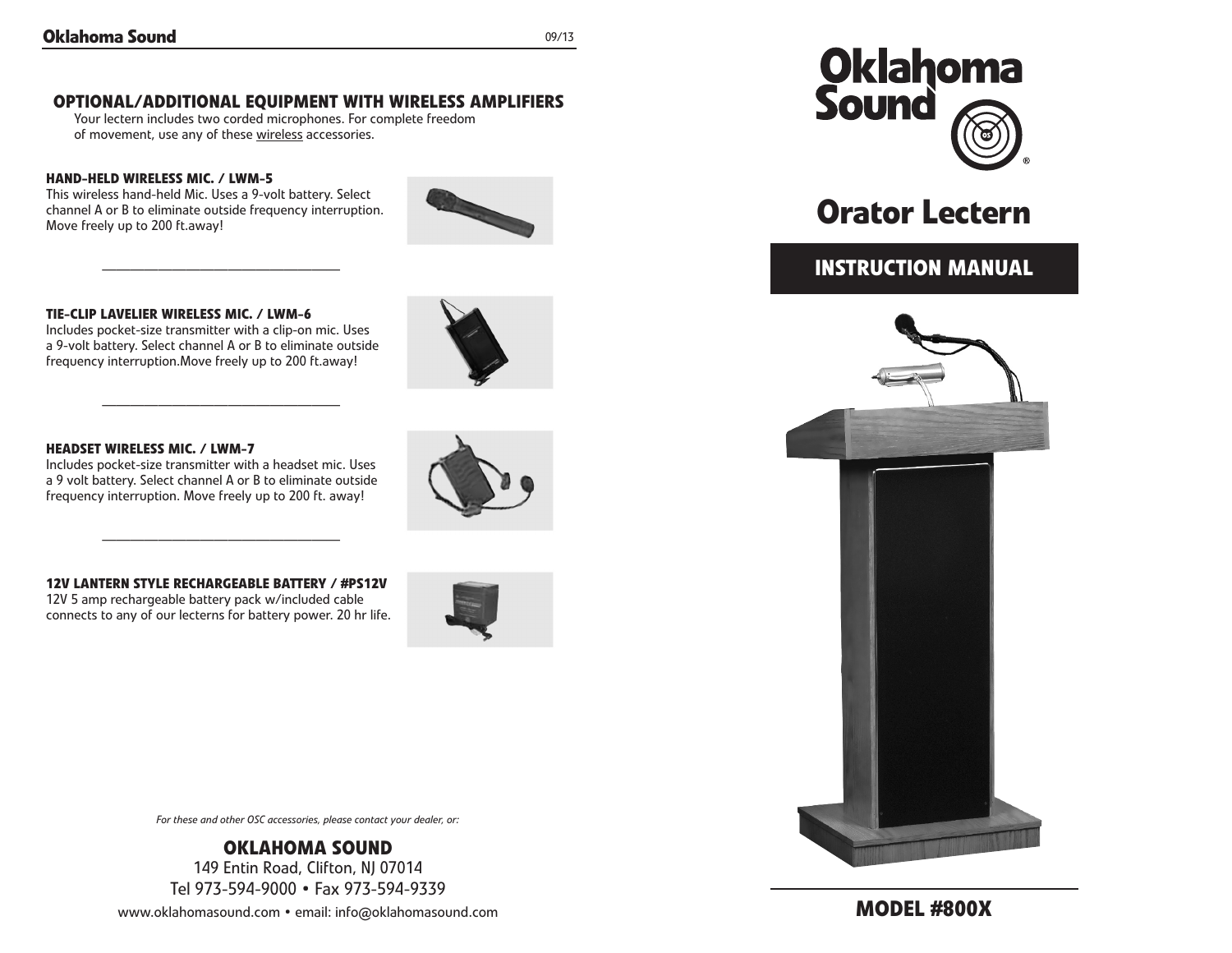## **Introduction**

Congratulations! You are now the owner of th Orator, #800X Lectern, from Oklahoma Sound. Now also includes wireless options built in. We wish you long-lasting trouble-free usage for years to come. If you have any questions or experience any difficulty with the product, please feel free to call our Customer Service at 973-594-9000.

## **important safety information**

As with any electric / electronic device, care should be taken during use. Always turn off amplifier before opening or servicing any part of the unit. Please handle your lectern with the care it deserves

## **YYYYYYYYYYYYYYYYYYY**

## *Manufacturers Warranty*

*Our Lecterns undergo the most rigid and exacting tests for superior quality and performance before leaving the factory. Oklahoma Sound Corporation warrants this product to be free from defective material and workmanship on the electronic product speakers and microphones for five years from the date of resale by an authorized Oklahoma Sound distributor. Oklahoma Sound will replace defective parts and repair malfunctioning products under this warranty when the defect occurs under normal installation and use, provided the unit is returned to our factory via prepaid transportation after direct authorization and approval by Oklahoma Sound. This warranty provides that examination of the returned product must disclose in our judgement, a manufacturing defect. This warranty does not extend to any product which has been subject to misuse, neglect, accident, improper installation, or where the serial number has been removed or defected and is given in lieu of any other warranty implied or expressed and will not cover any consequential damages.*

## **AMPLIFIER OPERATING INSTRUCTIONS**

#### **Operating Precautions**

Before operating the amplifier, be sure you fully understand all instructions and features of the amplifier. DO NOT turn amplifier on until all input and output connections have been made. NEVER replace fuses unless power is off.

#### **Microphone Input Connection**

The microphone input accepts 1⁄4" phone jack. Do not position microphone next to or facing speakers. This may cause acoustic feedback.

#### **Wireless Operation**

Turn on the power on both the wireless receiver and wireless mic-1 making sure both are set to matching chanels, either "A" or "B".

#### **Auxiliary Input**

One auxiliary input is provided for radio tuner, tape recorder, cd player or multimedia equipment. Output level is adjusted by the auxiliary volume control.

#### **Tone / Equalization Controls**

The Low and High frequency controls are similar to the bass and treble controls found on most stereo systems. Optimum tone is achieved by first setting both knobs halfway; adjust Low and High frequency controls to suit environment.

#### **Auxiliary / Line Out**

Connect speaker line to navy line out connector of the amplifier. For maximum power transfer and to avoid amplifier overload, be sure that the total impedance of the speaker line matches the output impedance setting on amplifier. Be sure that speaker terminals are not shorted together by speaker line connecting cables. Can also be used for a recording device.

#### **Power Supply 12V DC Operation**

Connect a 12 volt rechargeable battery 5 amp (not included) to the battery input connector located on the panel of the amplifier (using 6' battery cable). Note the positive line is equipped with an in-line fuse, as this is the only polarity identifier. Be sure that the positive line (in-line fuse) is connected to the positive pole of the battery (Red terminal) and the negative line (no fuse) is connected to the negative pole (Black terminal). When lectern is plugged into a standard wall outlet, the battery will automatically recharge. Green indicator light illuminates during recharge mode.

#### **Precautions**

- Set Mic volume control on lowest when turning unit on.
- Insure correct polarity for D.C. supply connections.
- Reverse connection will blow the fuse and may damage internal circuitry.
- Always replace fuse with specified rating.

#### **removal and installation of amplifier**

If your amplifier has to be removed for servicing — follow these simple steps:

- 1) Disconnect A/C wall plug.
- 2) Remove 2 side screws one on each side panel under podium top. Model 800 owners, simply loosen height adjustment knob and remove top.
- 3) Disconnect speaker wire at rear of amplifier card.

4) Remove 4 wood screws holding chassis to podium and remove amplifier.

5) Pack it into a strong box with ample cushioning and return to factory.

6) To install new amplifier reverse the above procedure.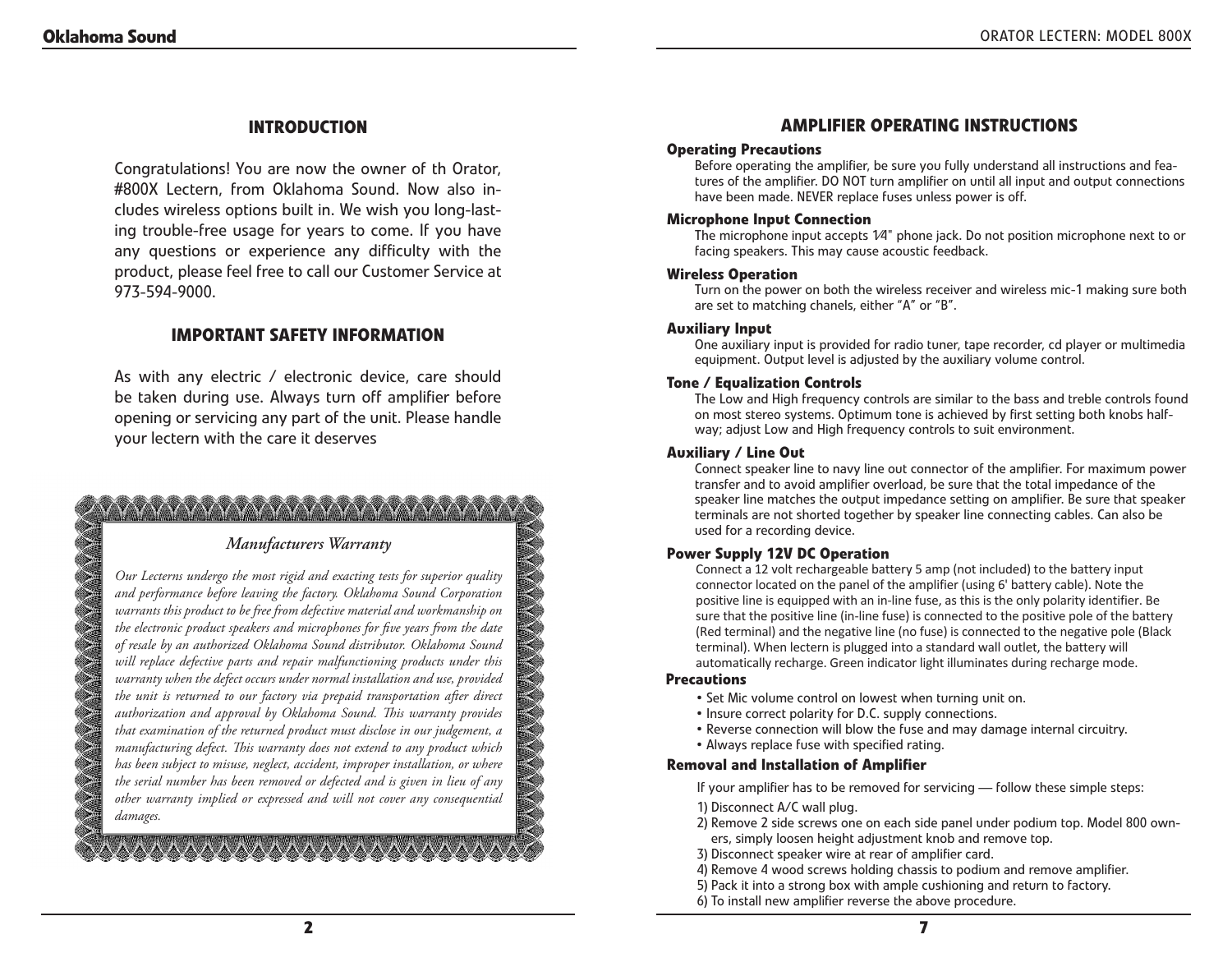| <b>SERIES 100</b>                                                                                                                                                                                                        | G<br><b>AUDILARY</b><br>EFFERING<br>∩                                              | <b>TABLE OF CONTENTS</b>           |
|--------------------------------------------------------------------------------------------------------------------------------------------------------------------------------------------------------------------------|------------------------------------------------------------------------------------|------------------------------------|
|                                                                                                                                                                                                                          | <b>AMPLIFIER CONTROL PANEL</b>                                                     |                                    |
| <b>Microphone Inputs</b><br>Use either of the included condenser mics in the condenser jack for audio<br>output; or you can purchase a dynamic mic for the dynamic input.                                                |                                                                                    |                                    |
| <b>Volume Control</b><br>Adjusts from 0-10 to suit your environment.                                                                                                                                                     |                                                                                    |                                    |
| <b>Tone/Base Control</b><br>-0 to -5= min/max tone control                                                                                                                                                               | +0 to +5= min/max base control                                                     |                                    |
| <b>Auxiliary Input</b><br>For radio tuner, tape recorder, cd player or multi-media eqipment Output<br>level can be adjusted by the auxiliary volume control.                                                             |                                                                                    |                                    |
| <b>Fuse Box</b>                                                                                                                                                                                                          | Self contained sliding drawer holder for 2 amp fuse, with easy access.             |                                    |
| <b>Power Light</b><br>When in use red light comes on.                                                                                                                                                                    |                                                                                    | Assembly Instructions - Diagram  4 |
| Output Jack<br>Use with 1/4" jack for auxiliary extension speaker to broaden audio coverage<br>and volume. Also for recording device, to record speeches etc.                                                            |                                                                                    |                                    |
| <b>External Battery Jack</b>                                                                                                                                                                                             | Plug in battery cable (not included) and attach to a 12V Lantern Battery.          |                                    |
| <b>Recharging Light</b><br>Illuminates when recharging.                                                                                                                                                                  |                                                                                    |                                    |
| On/Off Switch                                                                                                                                                                                                            | Flick the switch for automatic power to the sound system.                          |                                    |
| <b>Wireless Receiver</b><br>Select channel A or B.<br>The output stage is well protected against speaker short circuit/overload and<br>has built in 'Thermal Shutdown' facility to guard against excessive temperatures. |                                                                                    |                                    |
| <b>TECHNICAL SPECIFICATIONS</b>                                                                                                                                                                                          |                                                                                    | Technical Specifications  8        |
| Power Output                                                                                                                                                                                                             | 30 Watts                                                                           |                                    |
| Microphones                                                                                                                                                                                                              | · Hand-Held Electret Condenser w/9' Cable<br>• Tie Clip/Lavalier type, w/10' Cable |                                    |
| <b>Speakers</b>                                                                                                                                                                                                          | Four 8" Full Range                                                                 |                                    |
| Inputs                                                                                                                                                                                                                   | Two Mic; One Aux                                                                   |                                    |
| Outputs                                                                                                                                                                                                                  | 8 Ohm for additional Speaker and Recording                                         |                                    |
| Power Supply                                                                                                                                                                                                             | 117 Volt AC; 12V DC with Optional Battery                                          |                                    |

Wireless Frequency 187,8275 MHZ, 187,190 MHZ